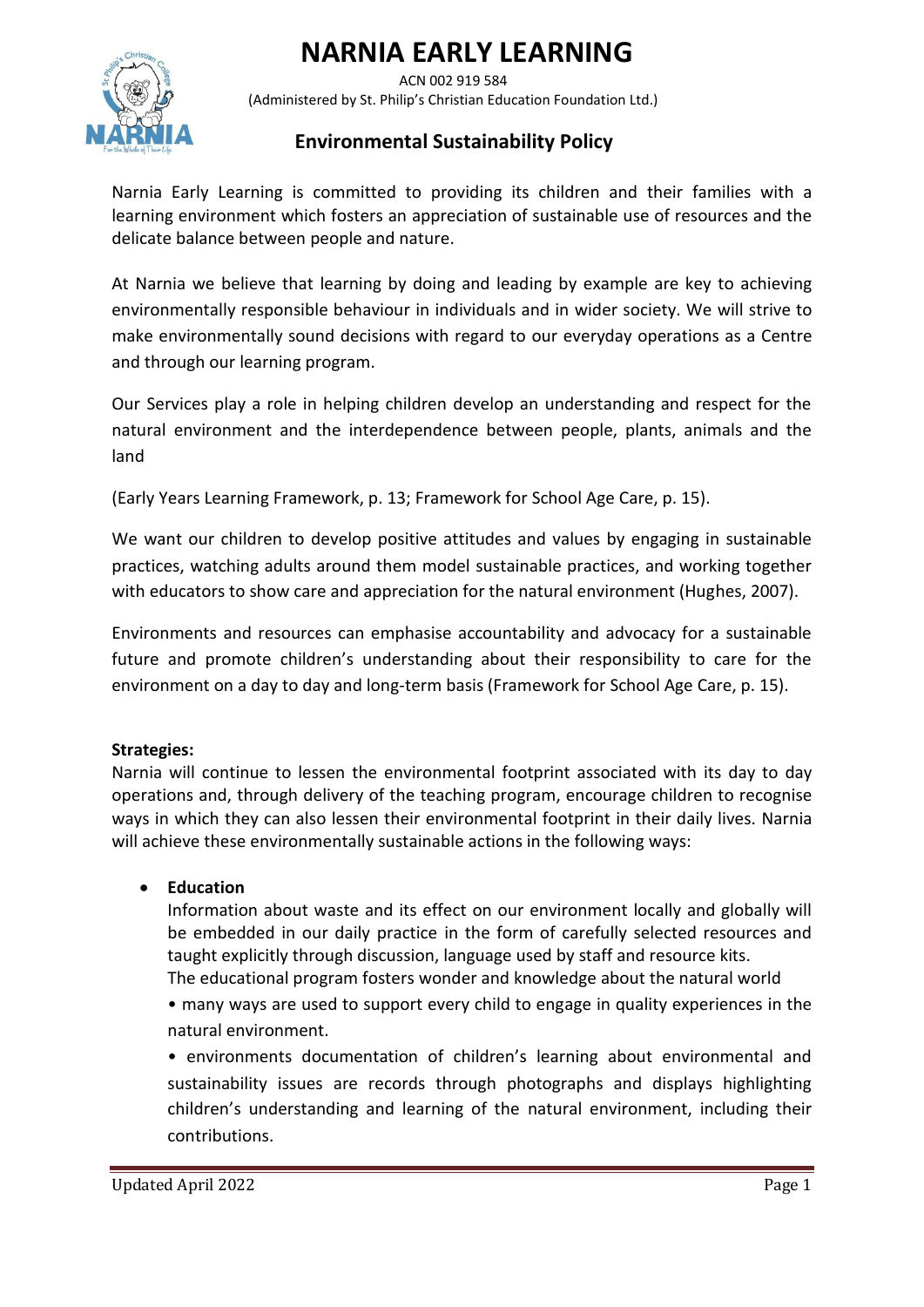• policies that promote children's understanding about their responsibility to care for the environment and the development of life skills (such as growing and preparing food, waste reduction and recycling)

• planning documents that support children's learning through investigation and exploration of the natural environment

## • **Minimising resource consumption**

- $\circ$  Food encouraging children to eat fresh and to reduce packaging. Food scraps will be added to worm farms, compost bins or chickens to recycle food scraps. (Each Service has a different process)
- $\circ$  Water push taps, water bottles, and inclusion of environmental measures for new buildings as directed by council. Water from water tanks, the water play trough and rainfall will be used where possible for the gardens.
- $\circ$  Energy in all new buildings ensure energy passive design including and not limited to-
	- Water efficient taps
	- Rainwater harvesting for toilets
	- Energy efficient lights
	- Sensor controls to lights
	- Fully insulated roof & ceilings
	- Natural ventilation to reduce reliance on air conditioning
	- Maximise north facing glazing where possible
	- Consideration of energy efficiency in procurement/replacement of technologies such as computers.

## • **Minimising waste generation**

Recycling of paper, re-use of useful materials such as cloth scraps, wrapping paper, old cards etc for craft and art activities. Encouraging lunchboxes to be package free. Use of email/Storypark as primary communication medium to families.

- **Increasing awareness of sustainable food production** Where possible a vegie patch and/or Bush Tucker Garden, special guests to talk about how food is grown in subsistence cultures or carbon footprint, ethical food practices, organics etc are included in the program.
- **Increasing awareness of the natural world** Where possible incorporate visits and talks from relevant people - chickens, reptile man, Blackbutt, natural museum etc. Exploring insects and animals in their habitats to develop their understanding of biodiversity participating in environmentally sustainable practices - learning elements: water cycle, plant growth, soil, insects etc

Fostering children's capacity to understand and respect the natural environment and the interdependence between people, plants, animals and the land connects them to the natural world.

• **Increasing awareness of the role of technology in achieving environmental sustainability –** understanding how things work – wind power, tidal power, hydropower, etc, small scale science experiments which help children to understand how the natural and 'engineered' world works